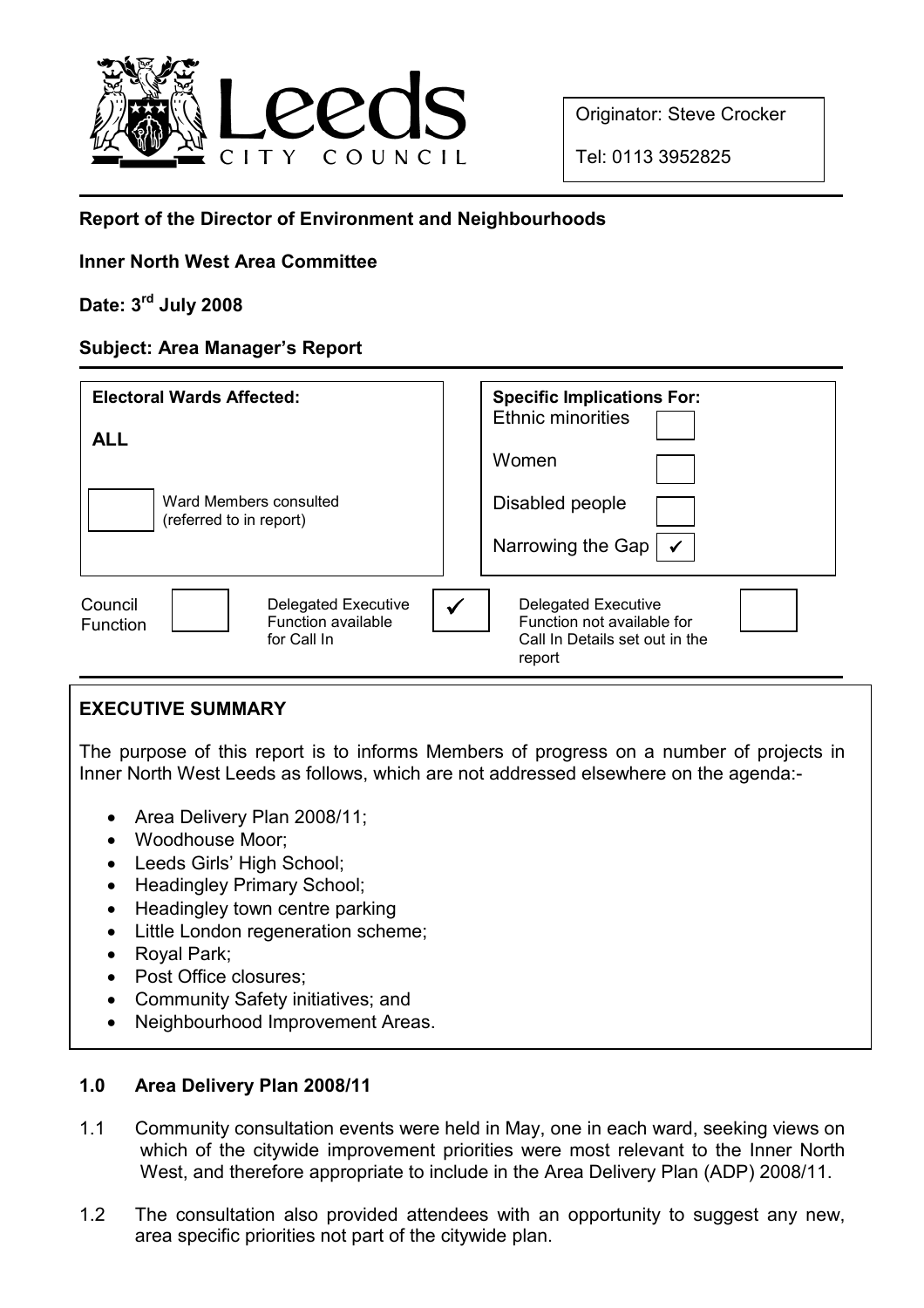- 1.3 A total of 48 residents attended the events, providing valuable information, not only on their viewed priorities for the area, but also suggesting associated actions which would help to achieve improvements in the priorities.
- 1.4 The Members Working Group, agreed by the Area Committee at its April 2008 meeting, has met three times. It has discussed the mechanism and outcomes of the consultation and decided on which improvements priorities to include within the plan. It is anticipated that they group will meet at least once more before the draft ADP is presented to the Committee at its special meeting on 31<sup>st</sup> July.

#### 2.0 Woodhouse Moor

- 2.1 Following a busy weekend on the Moor in May, in terms of barbecues, anti social behaviour and litter, a series of multi agency meetings have been held to put into place an action plan to tackle/prohibit the reoccurrence of such behaviour.
- 2.2 Parks & Countryside has put additional resources on the Moor, especially at weekends, to deal with nuisance behaviour and the increased need for litter clearance. A bottle bank has also been placed on the Moor.
- 2.3 Environmental Enforcement Officers are being tasked with regular patrols of the Moor during weekends.
- 2.4 In addition to the above the police have tasked PSCOs with carrying out regular patrols of the Moor, to monitor behaviour.
- 2.5 Since the weekend referred to in May there has been no large scale nuisance on the Moor.
- 2.6 The police successfully stopped a planned 'pillow fight' party on Woodhouse Moor that had been widely promoted via Facebook. The originator of the invitation to the party was tracked down and visited by the police.

## 3.0 Leeds Girls' High School

- 3.1 Following a deputation from the Leeds Girls' High School Action Group to Full Council on 16<sup>th</sup> January a report was taken by Executive Board on 11<sup>th</sup> June, to give consideration to the current Leeds Girls' High School (LGHS) position.
- 3.2 Executive Board made the following resolutions:-

 (a) That the principle of any public greenspace requirement associated with a residential scheme, to comply with UDP Policy, being mainly provided at Ford House Garden be supported;

 (b) That, over and above what is required by UDP Policy, and subject to it being affordable to the Council support be given to negotiations for the acquisition of the l land south of Victoria Road, for use as informal greenspace, through a negotiated agreement, and that officers be authorised to continue to investigate this with the school; and

 (c) That it be further noted that any proposal that the Elinor Lupton Centre become a licensed premises would not be supported by this Board and that the proposed use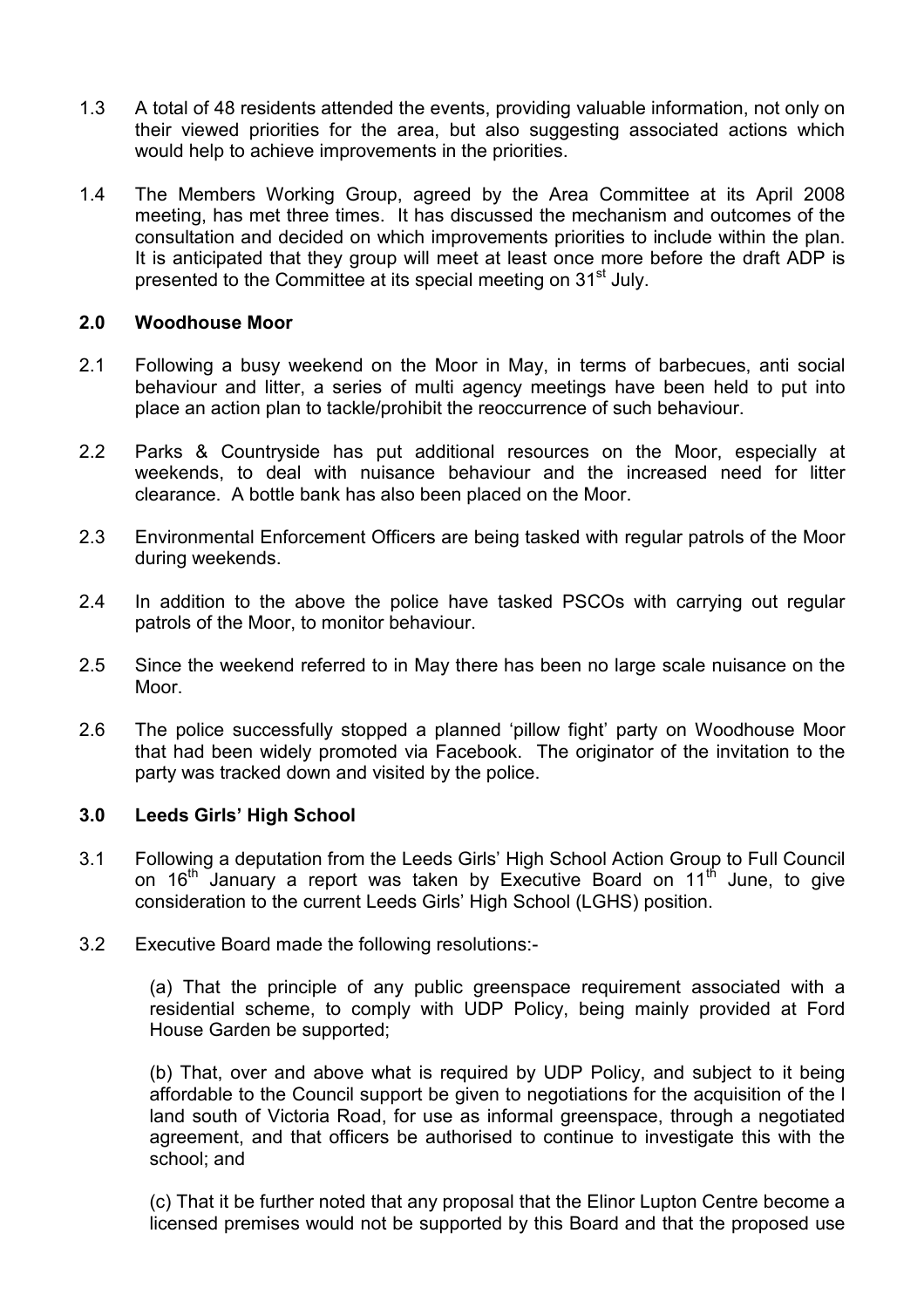of the sports hall and swimming pool by a private operator with a 'community access agreement' would be supported by this Board.

3.3 The LGHS Action Group held community drop-in sessions/workshops in May, where views were gathered in order for the group to produce their own planning brief for the LGHS site.

## 4.0 Headingley Primary School

- 4.1 Following on from the last Area Committee a meeting was held between Headingley Development Trust (HDT), local Councillors and Council leaders. The meeting was requested in light of HDTs unsuccessful funding application to the Community Asset Fund.
- 4.2 The meeting discussed HDTs need for either more time, or further funding assistance in order for them to meet the  $30<sup>th</sup>$  June deadline for securing the refurbishment costs of the school building.
- 4.3 Presently neither an extension of time, nor any more funding have been agreed by the Council. HDT has however made an application to the European Regional Development Fund (ERDF).

## 5.0 Headingley Town Centre Parking

- 5.1 Headingley was recently highlighted as having one of the worst district centre parking provision in the city. In response the Council is planning to undertake a more detailed assessment of parking in the district centre, anticipated to be commenced in October.
- 5.2 The assessment will look at both existing provision and options for improvement within the town centre

# 6.0 Little London Regeneration Scheme

- 6.1 The Council has just entered into the Detailed Solutions stage of securing a consortium to deliver the Little London regeneration scheme. The stage involves taking forward three bidding consortium with a view to them submitting further detail of their proposed solutions for the delivery of the scheme.
- 6.2 Following evaluation of submissions at the end of Detailed Solutions the Council will make a decision on progressing two of the remaining consortium.
- 6.3 Regular briefing sessions are taking place with ward Councillors and monthly project updates are being produced for all key stakeholders.

## 7.0 Royal Park

- 7.1 Contracts are close to being exchanged between the Council and Rushbond Group. The terms of the contract include the final fit out specification for the community space within the redeveloped building.
- 7.2 The next stage in the process will be for Rushbond's to submitted a planning application for the scheme. It is anticipated that this will take place in autumn/winter.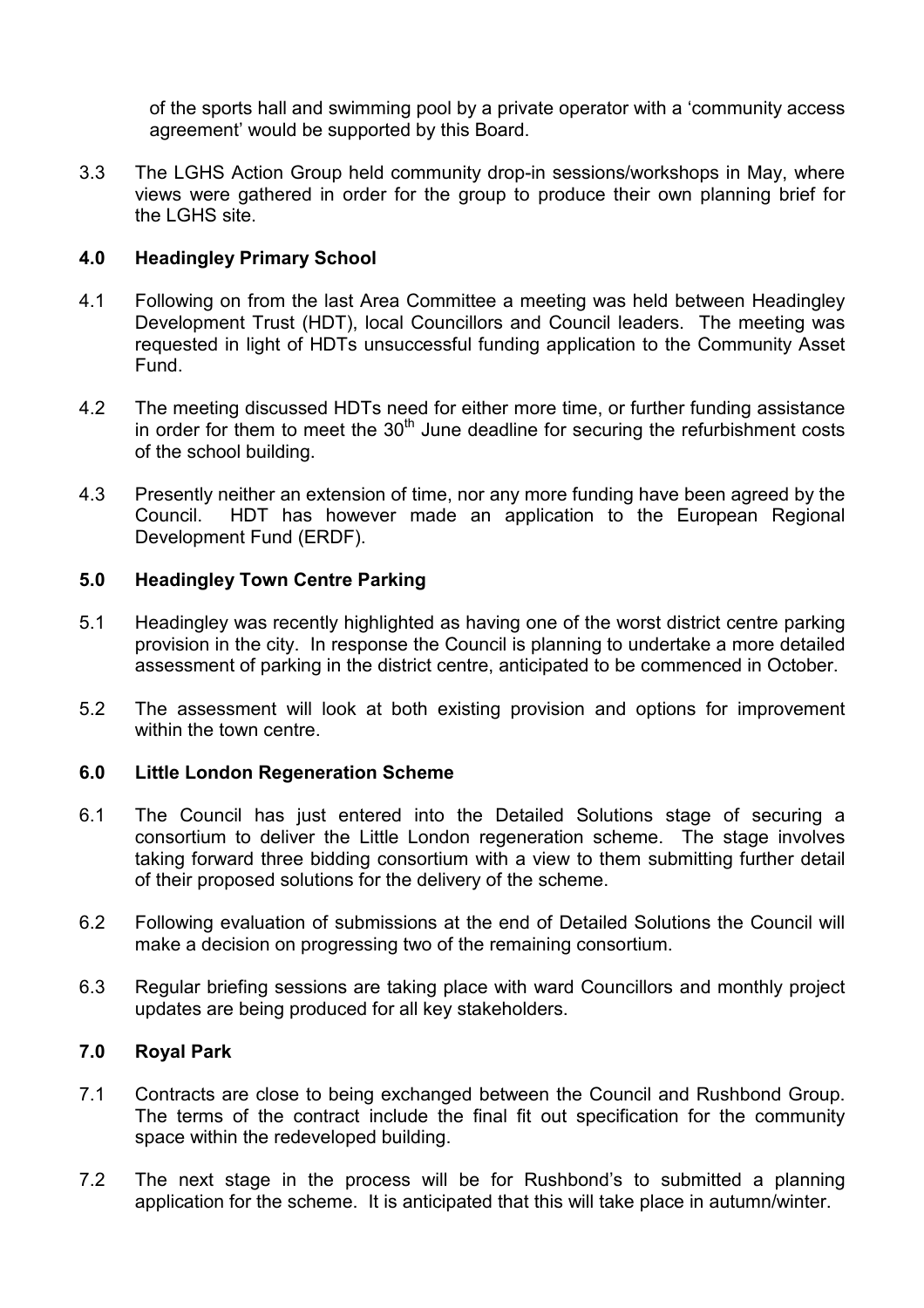## 8.0 Proposed Post Office Closures

- 8.1 Local campaigns have begun following the Post Office's announcement that it proposes to close local post offices in both Far Headingley and Little London.
- 8.2 Public meetings have been held in both areas, with petitions being raised and local residents asked to write individual letters of objection before the consultation closing date of 23<sup>rd</sup> June.

## 9.0 Community Safety

- 9.1 The latest Operation Champion to take place in the inner north west was held in April, focusing on Headingley and Burley (including around Ash Road, the Stanmores, Thornvilles, St Annes and Latchmeres).
- 9.2 The results of the Operation included:
	- 8 truants returned to school;
	- 3 civil court fines paid;
	- 19 DVLA tickets issued:
	- 6 untaxed cars seized (DVLA);
	- 5 cars seized (police);
	- 2,560 vehicle registrations checked through ANPR; and
	- 1,000 newsletters delivered.
- 9.3 An action day is planned to take place on  $25<sup>th</sup>$  June in Hawksworth Wood. The day will see fifteen agencies undertaking a joint operation to tackle a range of issues, including nuisance gardens, home fire safety, tenancy enforcement and graffiti removal.
- 9.4 A similar action day has been proposed for the Silk Mills, linking in with the Neighbourhood Improvement Plan (see below).

## 10.0 Neighbourhood Improvement Areas

10.1 Hawksworth Wood

 Speeding Traffic problems in the Hawksworth Wood area have been tackled. Measures put in place include:

- The use of a SID (Speed Indication Device) used in the area; and
- Slow down 30 mph stickers distributed through the Community Association and Neighbourhood Wardens
- 10.2 Silk Mills

 A neighbourhood improvement survey was delivered to over 600 households in the Silk Mills area in early February 2008. 161 responses (27% response rate) were received which are now being analysed with a view to holding a community action day sometime in late spring/summer 2008.

The Silk Mills play area was formally opened at a community event in May 2008.